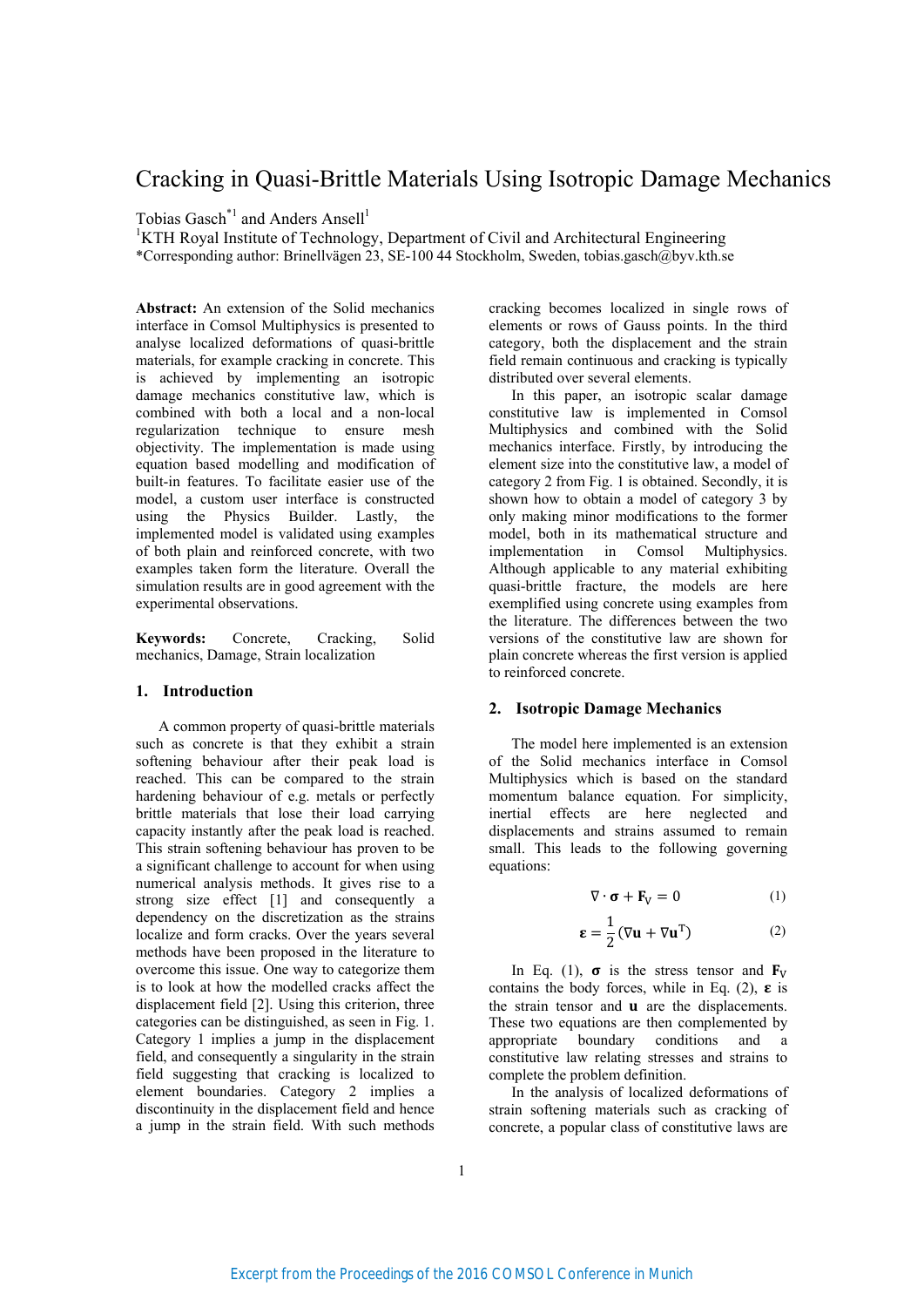

Figure 1. Schematic displacement and strain distribution for different categories of models to describe localized deformations. Reproduced from Jirásek [2].

based on so called damage mechanics [3]. A constitutive law within this class of method is chosen, here based on the work by Oliver et al. [4], although other choices would be equally applicable, for example plasticity based methods.

Damage mechanics is a constitutive theory that describes the progressive loss of material integrity due to propagation of material defects, e.g. microcracks, that on a macroscopic scale leads to degradation of material stiffness. One of the most central concepts that need to be introduced is the so called effective stress tensor  $\overline{\sigma}$  which is defined as the stress acting on the resisting area of the material. The stress observed on the macroscopic scale is then referred to as the nominal stress  $\sigma$  measured on a unit volume of material. These two stress measures are related by a property called damage. In its most general form, damage should be represented by a fourth order tensor, but here it is represented by a single scalar variable  $\omega$ , i.e. isotropic scalar damage. From this follows

$$
\overline{\sigma} = \frac{\sigma}{1 - \omega} \tag{3}
$$

and if the microscopic material is assumed to be linear elastic, a constitutive law can be written as

$$
\sigma = (1 - \omega) \mathbf{C}_{\mathbf{el}} : \varepsilon, \tag{4}
$$

where  $C_{el}$  is the elasticity tensor. Consequently, the entire non-linear response on the macroscopic scale is thus governed by the evolution of  $\omega$ . A loading function f is introduced that controls when  $\omega$  grows:

$$
f(\mathbf{\varepsilon}, \kappa) \equiv \tilde{\varepsilon}(\mathbf{\varepsilon}) + \kappa \le 0 \tag{5}
$$

In Eq. (5),  $\tilde{\varepsilon}$  is a scalar measure of the strain level called the equivalent strain and  $\kappa$  is an internal variable. The definition of  $\tilde{\varepsilon}$  specifies the shape of the elastic domain, where in this study either of the definitions from Eqs. (6) and (7) has been used.

$$
\tilde{\varepsilon} = \frac{1}{E} \max_{I=1,2,3} \langle \mathbf{C}_{\text{el}}; \mathbf{\varepsilon} \rangle_I = \frac{1}{E} \max_{I=1,2,3} \langle \sigma \rangle_I \qquad (6)
$$

$$
\tilde{\boldsymbol{\varepsilon}} = \sqrt{\langle \boldsymbol{\varepsilon} \rangle : \langle \boldsymbol{\varepsilon} \rangle}
$$
 (7)

Eq. (6) corresponds to a Rankine failure criterion where  $E$  is Young's modulus and the Macaulay brackets 〈∙〉 denote the positive parts operator. Hence this definition only accounts for tensile failure. Equation (7) is the so called Mazars equivalent strain, which is often used for applications involving concrete [5]. In Mazars definition both tensile and compressive damage are considered. As for yield functions in plasticity, many other definitions of  $\tilde{\varepsilon}$  can be found in the literature [3].

The evolution of the elastic domain is controlled by a set of loading/unloading conditions on the Kuhn-Tucker form

$$
f \le 0, \qquad \dot{\kappa} \ge 0, \qquad \dot{\kappa}f = 0, \tag{8}
$$

which implies that  $\kappa$  is the largest strain level reached by the material.

The last essential part of an isotropic damage model is a damage evolution law which defines the growth of  $\omega$  with respect to  $\kappa$ . A commonly used expression is the exponential function proposed by Oliver et al. [4] in Eq. (9), here used for tensile damage. Another choice is the function proposed by Mazars and Pijaudier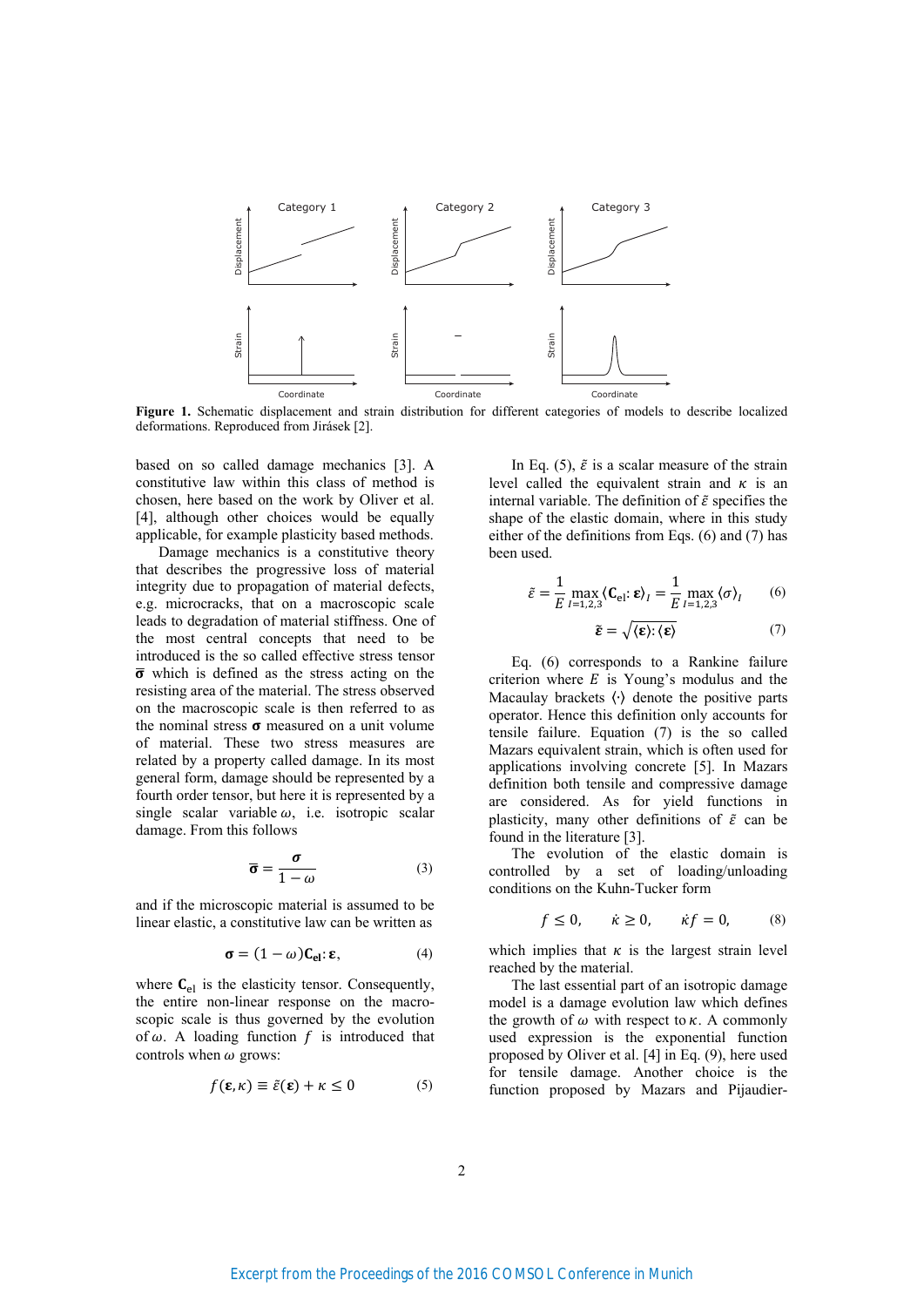Cabot [5] in Eq. (10), here used for compressive damage when Mazars equivalent strain is used.

$$
\omega(\kappa) = 1 - \frac{\varepsilon_0}{\kappa} \exp\left(-\frac{\kappa - \varepsilon_0}{\varepsilon_f}\right) \tag{9}
$$

$$
\omega(\kappa) = 1 - \frac{(1 - A_c)\varepsilon_0}{\kappa} - A_c \exp[-B_c(\kappa - \varepsilon_0)]
$$
\n(10)

In Eqs. (9) and (10),  $\varepsilon_0$  is the damage threshold while  $\varepsilon_f$  controls the slope of the strain softening curve in Eq. (9) while  $A_c$  and  $B_c$ controls the shape of the curve in Eq. (10).

When considering both tensile and compressive damage, a few additional equations are necessary to complete the model. These distinguish which damage mechanism is active, and also how to combine them if both are active. However, regardless a single scalar damage variable enters the constitutive law in Eq. (4).

### **3. Numerical considerations**

Given the strain softening behaviour of quasi-brittle materials, using a constitutive law as the one outlined in section 2 would lead to a strong mesh dependency of the results. In fact, the solution would lack objectivity, meaning that the results do not converge to a single solution upon mesh refinement. This can be explained by the fact that at any given stress level below the peak load, two strain values satisfies the constitutive equation; either in the elastic or in the strain softening regime. If strains localize, it follows that the strain softening region will be as narrow as possible to minimize the amount of energy dissipated. In a FE context this corresponds to a single element or Gauss point, i.e. the amount of energy dissipated decrease with the element size. Two overcome this; two possible approaches are often mentioned [2]:

- 1. Use a stress-strain law that at each material point depends on the element size,
- 2. Add a localization limiter to the constitutive law so that the simulated localization zone corresponds to that observed experimentally.

# **3.1 Local Model**

The first approach corresponds to the so called Crack-band method [6] where the global material behaviour is given by a stress-crack opening law. However, on the local level of each Gauss point, a unique stress-strain relationship is defined from this global behaviour by considering the local element size. The conversion from the global material behaviour is based on the width of the simulated localization zone at each specific point, the crack-band  $h<sub>b</sub>$ . The difficulty in using this approach then becomes to determine a representative value of  $h<sub>b</sub>$ , which for example might depend on the interpolation order, the size and shape of the element and the current stress state.

In Comsol, the most straightforward approach is to use the built-in element metric variable h. However, this variable always provides the longest element edge which likely is a poor estimation of  $h<sub>b</sub>$ . A better approach might be to use the area  $A$  or volume  $V$  of each element to estimate  $h_{\rm b}$ . While this would better account for the element shape, it does not consider the crack direction with respect to the element grid. Even for regular meshes this can have a significant impact on  $h<sub>b</sub>$  as shown in Fig. 2a. Hence, in this study a method proposed by Cervenka et al. [7] to estimate  $h<sub>b</sub>$  is used that considers the crack direction. The crack-band  $h<sub>b</sub>$ is estimated by projecting the coordinates of the element nodal points on a crack plan given by principal strain directions. Then the largest distance between these projected points give  $h<sub>b</sub>$ . This is schematically shown in Fig. 2b for a rectangular element in 2D.

When  $h<sub>b</sub>$  has been determined, the unique stress-strain curve can be defined at that Gauss point. For example, if Eq. (9) is used,  $\varepsilon_f =$  $G_f/(f_t h_b) + \varepsilon_0/2$  where  $f_t$  is the tensile strength and  $G_f$  the fracture energy.

#### **3.2 Non-local Model**

A localization limiter enforces a more realistic and mesh-independent size of the strain softening region by supplying more information about the material structure to the constitutive law. One of the perhaps most widely used localization limiters is the concept of a non-local continuum. The most general form is the integral type formulation, where a variable is replaced by its weighted average over a spatial neighbourhood of each Gauss point [8]. Here, however, a differential version is used by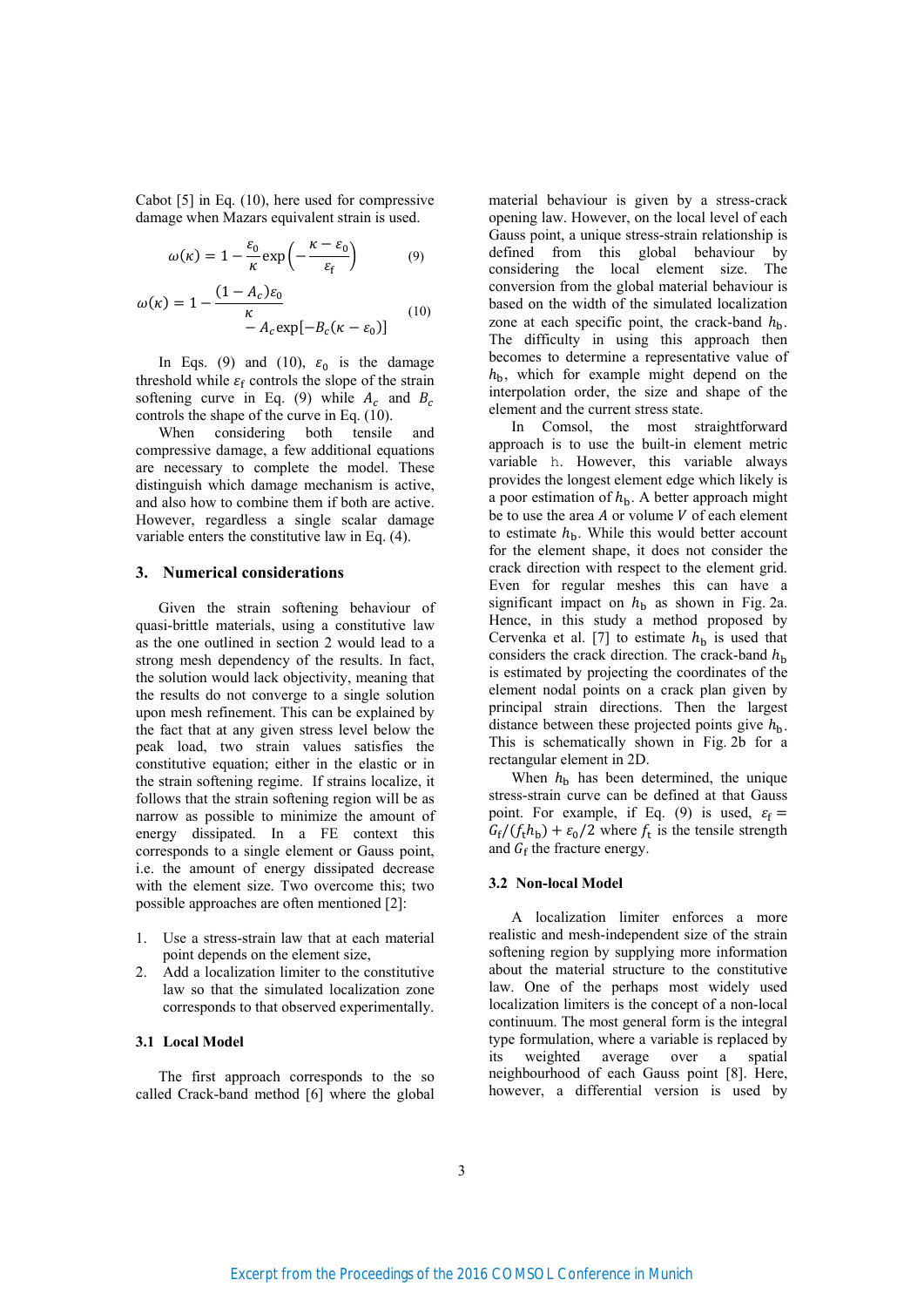

**Figure 2.** Effect of the crack direction on the simulated crack band (a). Schematic description of the projection method (b).

introducing higher-order gradients into the constitutive law following Peerlings et al. [9]. More precisely a so called implicit gradient model is adopted that introduces a non-local counterpart of the equivalent strain  $\bar{\varepsilon}$  as a solution to the Helmholtz equation.

$$
\bar{\varepsilon} - c \nabla^2 \bar{\varepsilon} = \tilde{\varepsilon} \tag{11}
$$

Parameter  $c$  in Eq. (11) has the dimensions of length squared and is thus related to the width of the localization zone. Equation (11) is then complemented with a natural boundary condition applied to the physical boundary of the structure

$$
\nabla \bar{\varepsilon} \cdot \mathbf{n} = 0 \tag{12}
$$

where  **is the surface normal. To complete the** non-local constitutive law, the non-local variable  $\bar{\varepsilon}$  replaces its local counterpart in Eq. (5).

# **4. Implementation in COMSOL Multiphysics®**

The implementation in Comsol Multiphysics ver. 5.2 is done using a combination of the builtin features of the Solid Mechanics interface and equation-based-modelling. The isotropic scalar damage mechanics model in its stress-strain format is implemented by defining a nominal

stress measure that replaces the default stress measure (e.g. solid.sl11) in the weak expression of the Linear Elastic material model. The default stress measure should then be interpreted as the effective stress as given by Eq. (3). To include the non-linear and history dependent response of the damage model an internal variable is needed, i.e.  $\kappa$ . This is set up as a domain ODE with the Gauss point data shape function and using the Previous Solution solver attribute to ensure that the loading/unloading conditions of Eq. (8) are met. The remaining parts, for example the equivalent strain measures from Eq. (6) or (7) and the damage evolution laws from Eq. (9) or (10), are implemented as variable definitions.

In defining the nominal stress tensor, an important aspect to account for is the unilateral character of damage. That is, damage is only active for certain stress states, for example if a tensile crack is compressed the effect of damage should be deactivated. Furthermore, such changes in compliance should appear without spurious stress jumps. This is here achieved by utilizing the spectral decomposition of the stress tensor into its principal components. For each effective principal stress  $\bar{\sigma}_{1}$  (e.g. solid.sp1) it is checked if damage is active and whether it is tensile or compressive. The principal nominal stresses  $\sigma_l$  can then be defined and next the nominal stress tensor  $\sigma$  constructed under the assumption that the principal directions are unchanged.

The local crack-band model is appended by accounting for the characteristic element length  $h<sub>b</sub>$  in the variable definition of  $\varepsilon_f$  as outlined in section 3.1. To define  $h<sub>b</sub>$  using the projection method, information is needed about element coordinates and stress states (e.g. principal directions) at individual elements. This information is obtained using the built-in atlocal operator.

To implement the gradient enhanced version of the model outlined in section 3.2, a domain PDE is added to the model with the non-local equivalent strain  $\bar{\varepsilon}$  as the dependent variable. This is discretized using Lagrange shape functions, preferably of one order below the displacements, although not necessarily. The remaining modification required is as previously mentioned only in a single variable definition, the one which defines the internal variable  $\kappa$ .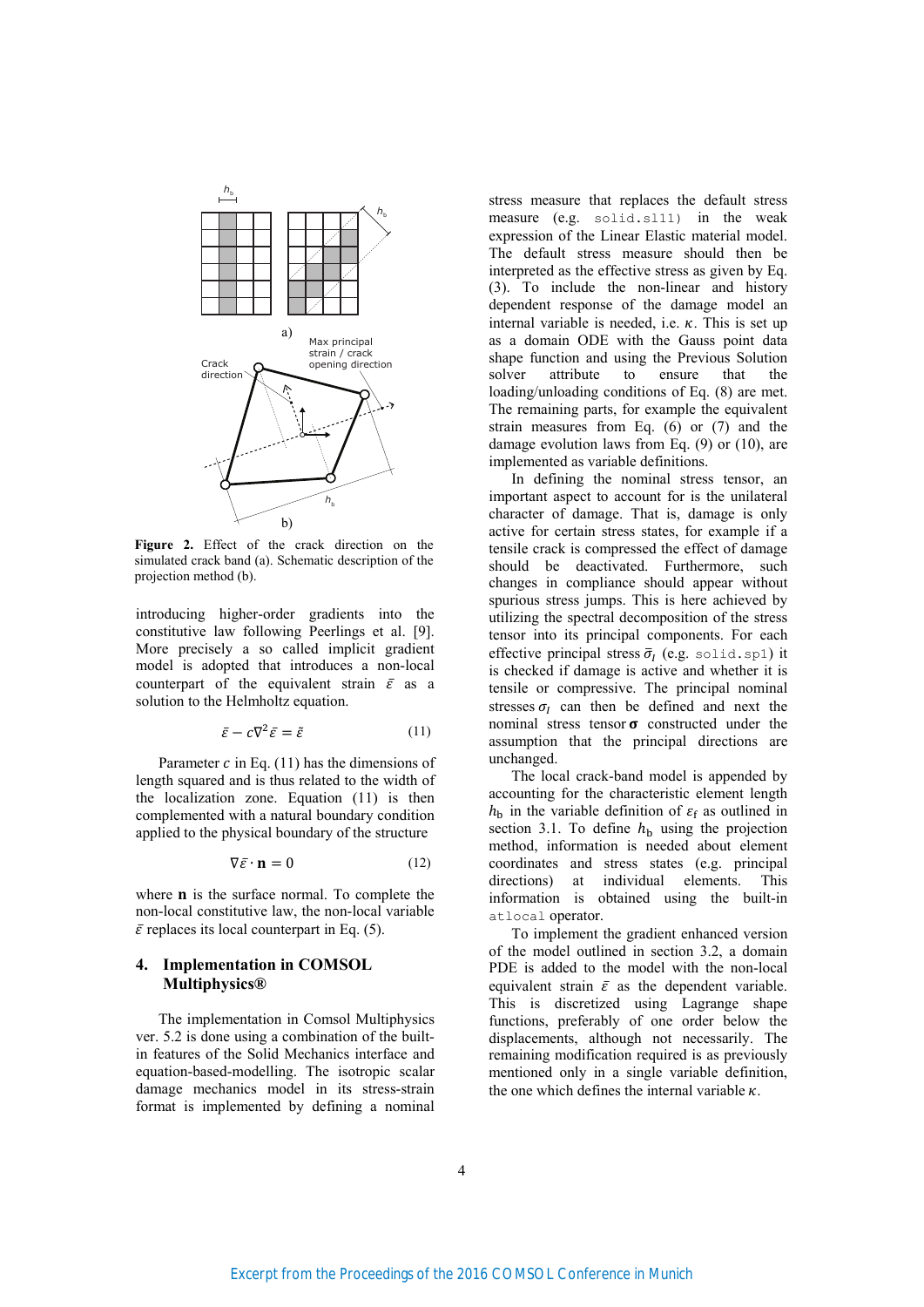In order to facilitate easier use of the implemented model, a custom physics interface including all the features described above has been built using the Physics Builder. This custom user interface must be used in conjunction with the Solid Mechanics node and the Linear Elastic material model.

#### **5. Verification examples**

To verify the model implemented in Comsol Multiphysics, a number of examples compared with experimental results are presented in the following. Both the local and non-local models are applied to cases of plain concrete, while the local model is also applied to a case of reinforced concrete with multiple cracks. For all examples, plane stress conditions are assumed and a Poisson's ratio of 0.2 is used. Additional examples showing the implemented model can be found in [10].

# **5.1 Plain concrete**

First, to highlight the differences between the local and non-local models, a simple 1D example of a bar in uniaxial tension is analysed. The material is given a Young's modulus of 29 GPa and a tensile strength of 2.8 MPa using the Rankine criterion of Eq. (7). However, to force the strains to localize, the tensile strength of a single element in the midsection is reduced with 5 %. Furthermore, the bar is loaded using direct displacement control to allow the post-peak behaviour to be analysed. The local model needs an additional material property, the fracture energy, which is here set to  $80 \text{ J/m}^2$ . Furthermore, a linear displacement field is used with an element size of 5 mm. The non-local model needs to be complemented with an internal length measure to control the width of the localization zone. Here done through parameter  $c$  that is set to 25 mm<sup>2</sup>. Then the stress-strain law used is calibrated so that approximately the same amount of energy as for local model is dissipated, i.e. 80 J/m<sup>2</sup>. The nonlocal model is set up with a quadratic displacement field, while the non-local strain  $\bar{\epsilon}$  is discretized with linear interpolation functions. An element size of 1 mm is used in order to obtain a better resolution of the results.

The load-deflection curves obtained from both models are shown in Fig. 3a. Additionally,



**Figure 3.** Load displacement curve (a) and strainprofiles along the bar (b) for the two models used*.*



Figure 4. Geometry and boundary conditions of the 4point shear test by Arrea and Ingraffea [11].

the strain profiles along the bar for the respective model are shown in Fig. 3b together with the damage profile of the non-local model. Looking at the strain profiles the difference between the two models is clear. As expected there is a distinct jump in the strain field of the local model where the crack is, while the strain field remain continuous for the non-local model.

The second example is of a notched concrete beam under 4-point loading tested by Arrea and Ingrafea [11]. The test setup is shown in Fig. 4, where the unsymmetric boundary and loading points are intended to produce a mixed mode fracture, resulting in the curved crack trajectory shown in the figure. The same material properties and discretization orders as for the uniaxial bar are used in this example. However, for both models an element size of 7.5 mm is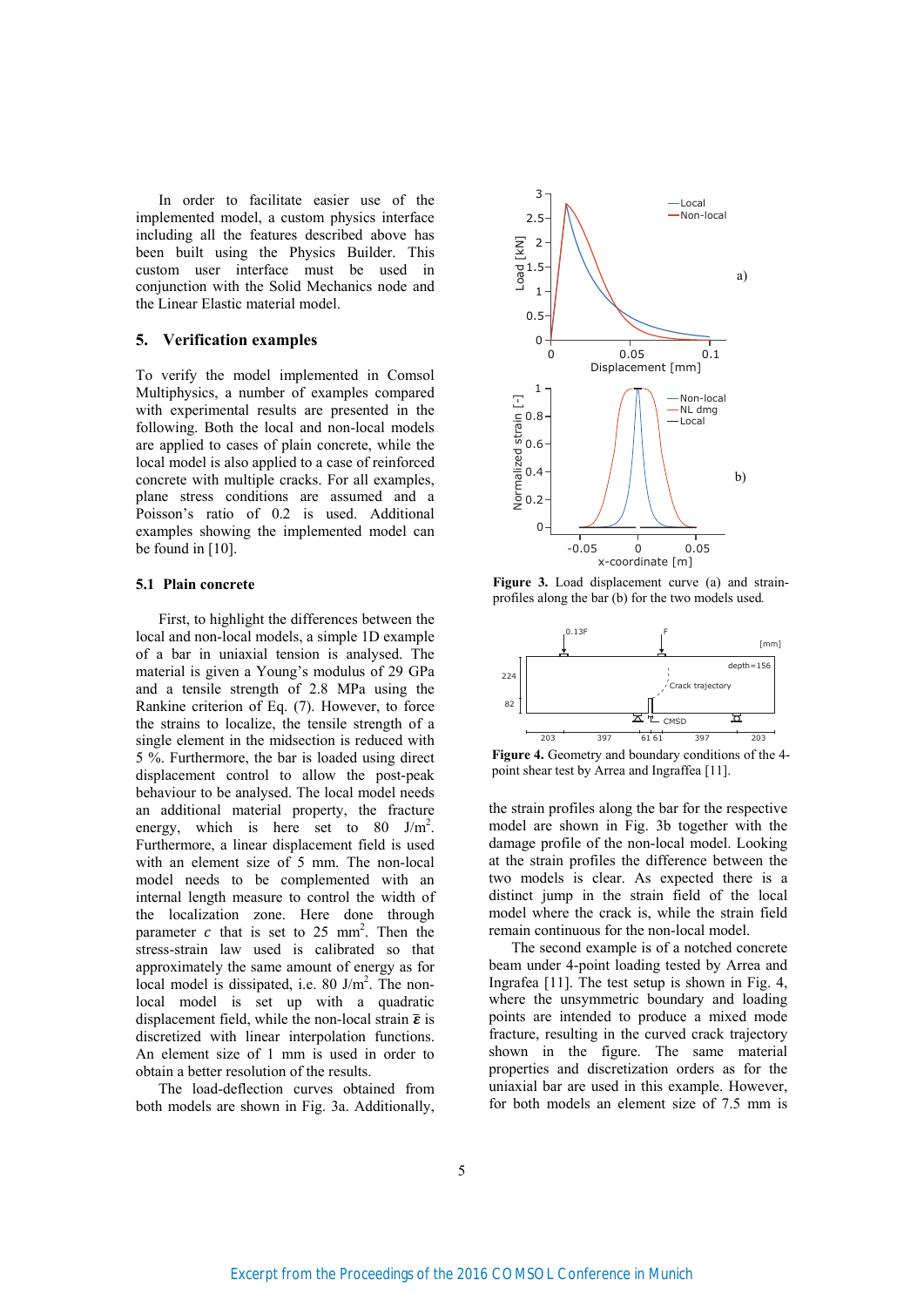

**Figure 5.** Load-CSMD curves (a) and simulated cracks for the local model (b) and the non-local model (c).

used. Since the post-peak behaviour of the beam measured at the load plates is highly unstable, it is necessary to use an indirect displacement control. The load level is thus set to increase linearly with the crack mouth sliding displacement (CMSD) from Fig. 4.

The load-CSMD curves obtained for both models are shown in Fig. 5a, in comparison with the experimental results. Given the unstable behaviour of the problem, both models can be said to be in good agreement with the experiments. However, the local model slightly underestimates the peak load, while the non-local model gives an excellent prediction. A reason for this could be the difference in the obtained crack trajectories as seen in Figs. 5b and 5c, where that of the local model is steeper. Form these two figures it is also clear that the crack pattern obtained from the local model is more influenced by the element grid.

#### **5.2 Reinforced concrete**

To show that and how this type of model can be successfully used for reinforced concrete, a beam from an experimental series by Leonhardt [12] is analysed. The chosen beam has a high amount of flexural reinforcement (geometrical content of 1.7 %) and is expected to exhibit a shear type failure, with an inclined crack causing the ultimate failure. The dimensions of the beam are shown in Fig. 6, which also includes the observed crack pattern. Only the local model has been used for the concrete, here using Mazars equivalent strain definition from Eq. (7). It is given a Young's modulus of 24 GPa, a tensile strength of 2.2 MPa, a fracture energy of 100 J/m<sup>2</sup> and a compressive strength of 29 MPa.



Figure 6. Geometry and boundary condition of the reinforced concrete beam tested by Leonhardt [12], including the observed crack pattern.



**Figure 7.** Load-deflection curve (a) and simulated crack patterns at different load levels (b).